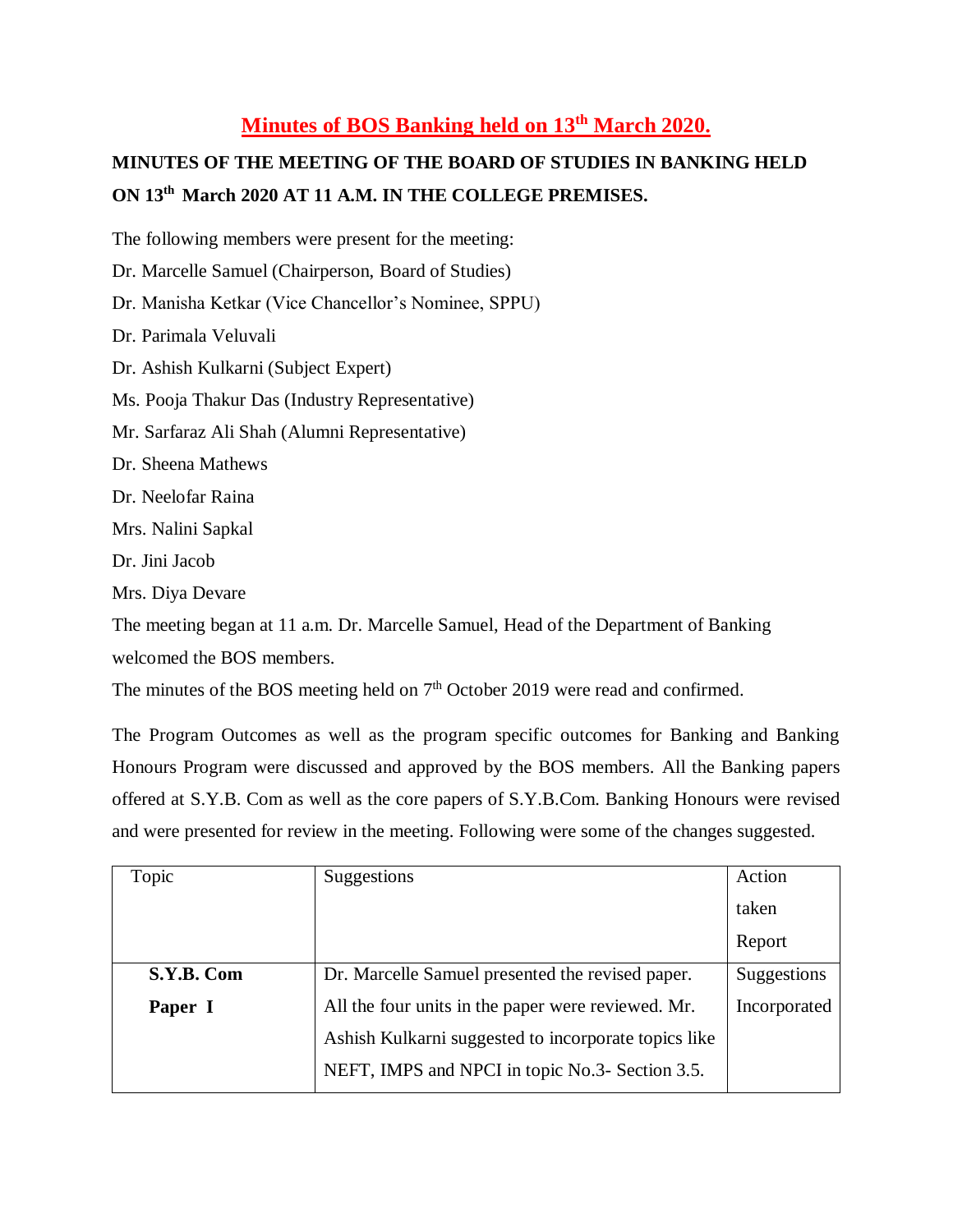|                     | Dr. Parimala Veluvali also suggested to incorporate             |                |
|---------------------|-----------------------------------------------------------------|----------------|
|                     | information on e- resources in the teaching                     |                |
|                     | methodology. Around 70 % changes were made in                   |                |
|                     | the present paper as compared to the old.                       |                |
| S.Y.B.Com.          | Ms. Nalini Sapkal presented the revised paper. All              | Suggestions    |
| Paper II            | the six units in the paper were reviewed. Mr.                   | Incorporated   |
|                     | Sarfaraz suggested to make a mention of HFC's in                |                |
|                     | the third unit. He also suggested that line of                  |                |
|                     | businesses should be mentioned instead of type of               |                |
|                     | products since there were a gamut of products                   |                |
|                     | offered by GIC. He also suggested to incorporate                |                |
|                     | agricultural insurance in the 6 <sup>th</sup> unit.Dr. Parimala |                |
|                     | Veluvali suggested to include a topic on                        |                |
|                     | disinvestment and fund raising in unit 6.                       |                |
| S.Y.B.Com.          | Dr. Marcelle Samuel presented the revised paper.                | N <sub>o</sub> |
| <b>Paper III</b>    | All the four units in the paper were reviewed. There            | Suggestions    |
|                     | were no changes suggested in the paper. Around 50               |                |
|                     | % changes were made in the present paper as                     |                |
|                     | compared to the old.                                            |                |
| S.Y.B.Com.          | Ms. Nalini Sapkal presented the revised paper. All              | Suggestions    |
| <b>Paper IV</b>     | the six units in the paper were reviewed. Mr. Ashish            | incorporated   |
|                     | Kulkarni suggested to include a topic on commodity              |                |
|                     | markets in unit 5. Ms. Pooja Thakur also suggested              |                |
|                     | that calculations based on credit worthiness as well            |                |
|                     | as CIBIL score could also be included. Dr. Parimala             |                |
|                     | Veluvali suggested that students could be taken for a           |                |
|                     | field visit to SEBI as unit 4.4. focused on the topic           |                |
|                     | of changes in the role of SEBI.                                 |                |
| <b>Core Paper I</b> | Mr. Ashish Kulkarni presented the revised paper.                | Suggestions    |
|                     | All the units in the paper were reviewed. Dr.                   | incorporated   |
|                     | Parimala Veluvali suggested that certain case studies           |                |